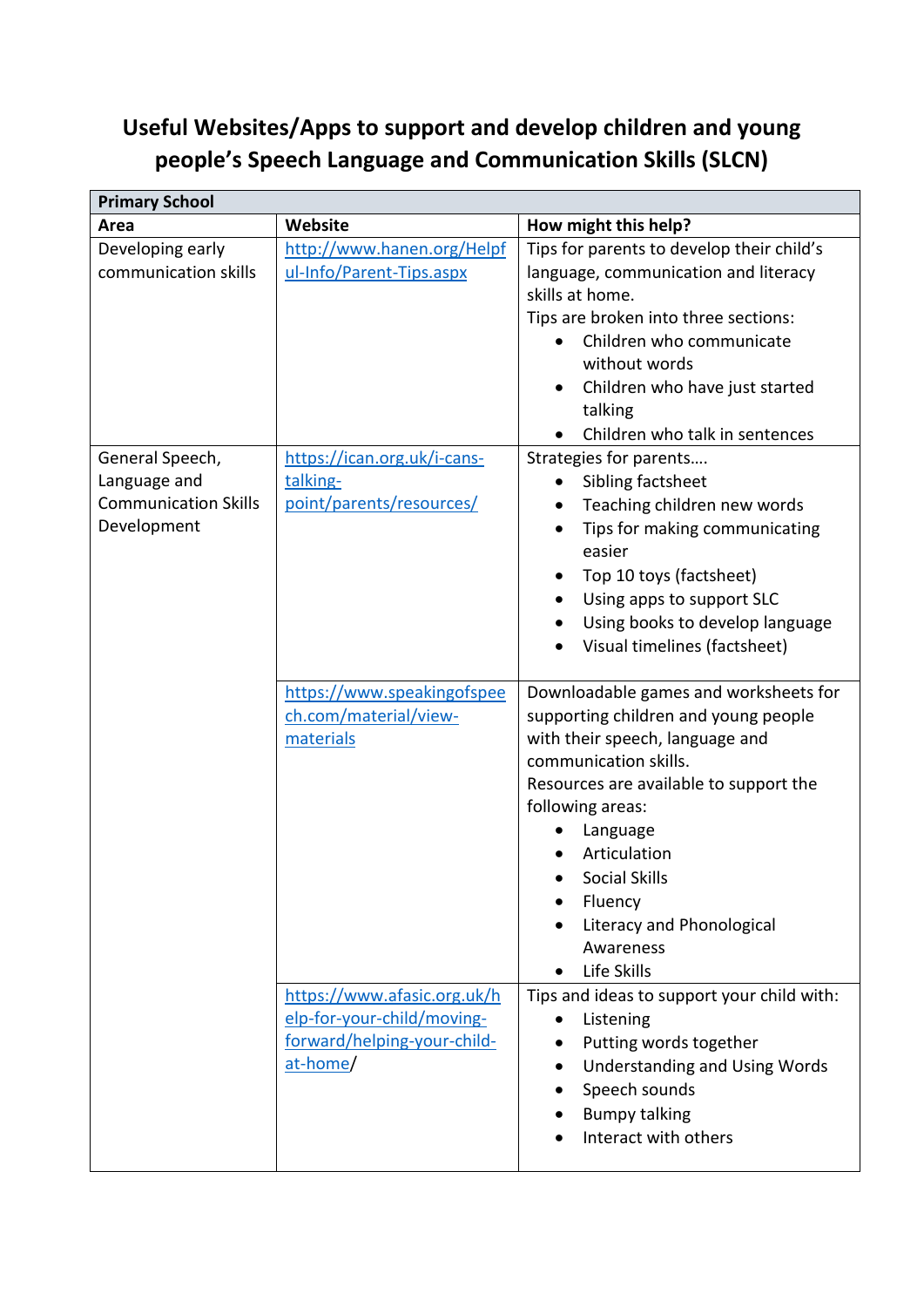| Area                        | Website                       | How might this help?                                           |
|-----------------------------|-------------------------------|----------------------------------------------------------------|
| General Speech,             | www.helpmykidlearn.ie/activ   | Activities and resources for children from                     |
| Language and                | <b>ities</b>                  | birth to twelve years. There are activity                      |
| <b>Communication Skills</b> |                               | ideas available in the following areas:                        |
| Development                 |                               | <b>Talking</b>                                                 |
| continued                   |                               | Play                                                           |
|                             |                               | Reading                                                        |
|                             |                               | Writing                                                        |
|                             |                               | Counting                                                       |
| <b>Education Focussed</b>   | https://www.education.ie/en   | Advice and strategies for supporting                           |
| <b>SLCN Strategies</b>      | /Schools-                     | children with language difficulties in the                     |
|                             | Colleges/Services/National-   | classroom. Though these strategies were                        |
|                             | Educational-Psychological-    | devised for the classroom, there are many                      |
|                             | Service-NEPS-/NEPS-           | helpful ideas which could be adapted for                       |
|                             | Guides/Language-              | use at home e.g.                                               |
|                             | Skills/Language-Difficulties- | Receptive language strategies                                  |
|                             | Guidance-for-Teachers-and-    | Expressive language strategies                                 |
|                             | Strategies-for-In-Class-      | Helping older children to<br>$\bullet$                         |
|                             | Support-Primary.pdf           | understand text                                                |
|                             |                               | Using Non-Verbal Strengths to                                  |
|                             |                               | support learning                                               |
|                             |                               |                                                                |
| Primary Language            | https://ncca.ie/en/primary/r  | Information for parents about the<br>$\bullet$                 |
| Curriculum                  | esources-for-parents          | Primary Language Curriculum.                                   |
|                             |                               | Information is available in a                                  |
|                             |                               | number of languages - Irish,                                   |
|                             |                               | Lithuanian, Latvian, Portugese,                                |
|                             |                               | Polish, Romanian, Russian and                                  |
|                             |                               | Mandarin.                                                      |
|                             |                               | Information also available for other<br>$\bullet$              |
|                             |                               | curricular areas from Junior Infants                           |
|                             |                               | to Sixth Class.                                                |
|                             |                               |                                                                |
| Literacy development        | https://www.readingrockets.   | Resources and activities for parents to                        |
|                             | org/audience/parents          | support their child's literacy at home.                        |
|                             |                               | These include:                                                 |
|                             |                               | Literacy adventure packs                                       |
|                             |                               | <b>Themed booklists</b>                                        |
|                             |                               | Author interviews                                              |
|                             |                               |                                                                |
|                             | https://www.oxfordowl.co.uk/  | <b>Reading Suggestions</b><br>Downloadable activity sheets and |
|                             | welcome-back/for-             | games for children. Activities include:                        |
|                             | home/reading-owl/kids-        | <b>Story Writing tasks</b>                                     |
|                             | activities                    | Word games                                                     |
|                             |                               | Maths puzzles                                                  |
|                             |                               | Colouring                                                      |
|                             |                               | Visual recipes                                                 |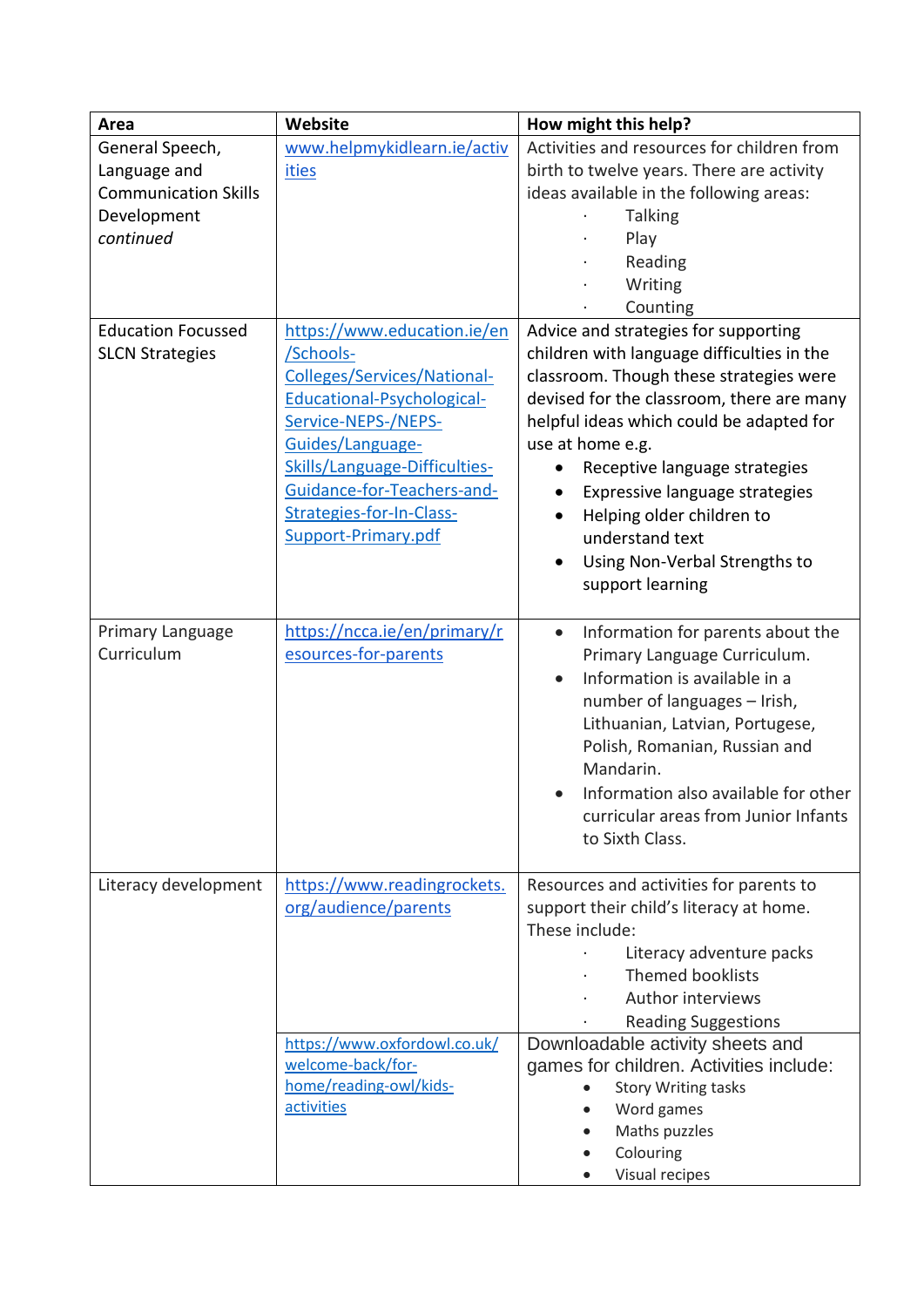| Area                 | Website                                | How might this help?                                                                                                                                                                                                                                                    |
|----------------------|----------------------------------------|-------------------------------------------------------------------------------------------------------------------------------------------------------------------------------------------------------------------------------------------------------------------------|
| Vocabulary and       | http://lingro.com/                     | Lingro is a very helpful tool that turns all the                                                                                                                                                                                                                        |
| dictionary work      |                                        | words in any website or digital text into a                                                                                                                                                                                                                             |
|                      |                                        | clickable dictionary and translates text into 12                                                                                                                                                                                                                        |
|                      |                                        | different languages.                                                                                                                                                                                                                                                    |
|                      | http://www.snappywords.com/            | This online interactive English dictionary and<br>thesaurus helps you find the meanings of<br>words and draw connections to associated<br>words.                                                                                                                        |
|                      | https://visuwords.com/                 | Visuwords is a dictionary and a thesaurus<br>that's a great resource for writers! It allows the<br>user to look up words to find their meanings<br>and associations with other words and<br>concepts. The user can produce word diagrams<br>to see how words associate. |
|                      | www.wordhippo.com                      | This is an interactive thesaurus and word tool<br>to generate multiple meanings, synonyms and<br>opposites of words.                                                                                                                                                    |
|                      | http://visual.merriam-<br>webster.com/ | This tool uses photographs of words in the real<br>world to help you visually explore them.                                                                                                                                                                             |
|                      | http://www.rhymezone.com/              | RhymeZone is a simple website that will<br>generate a list of rhyming words, sorted by<br>number of syllables, for any word. Users may<br>also look up definitions, synonyms, and more.                                                                                 |
| <b>Story telling</b> | Rory's story cubes                     | Available as an app                                                                                                                                                                                                                                                     |